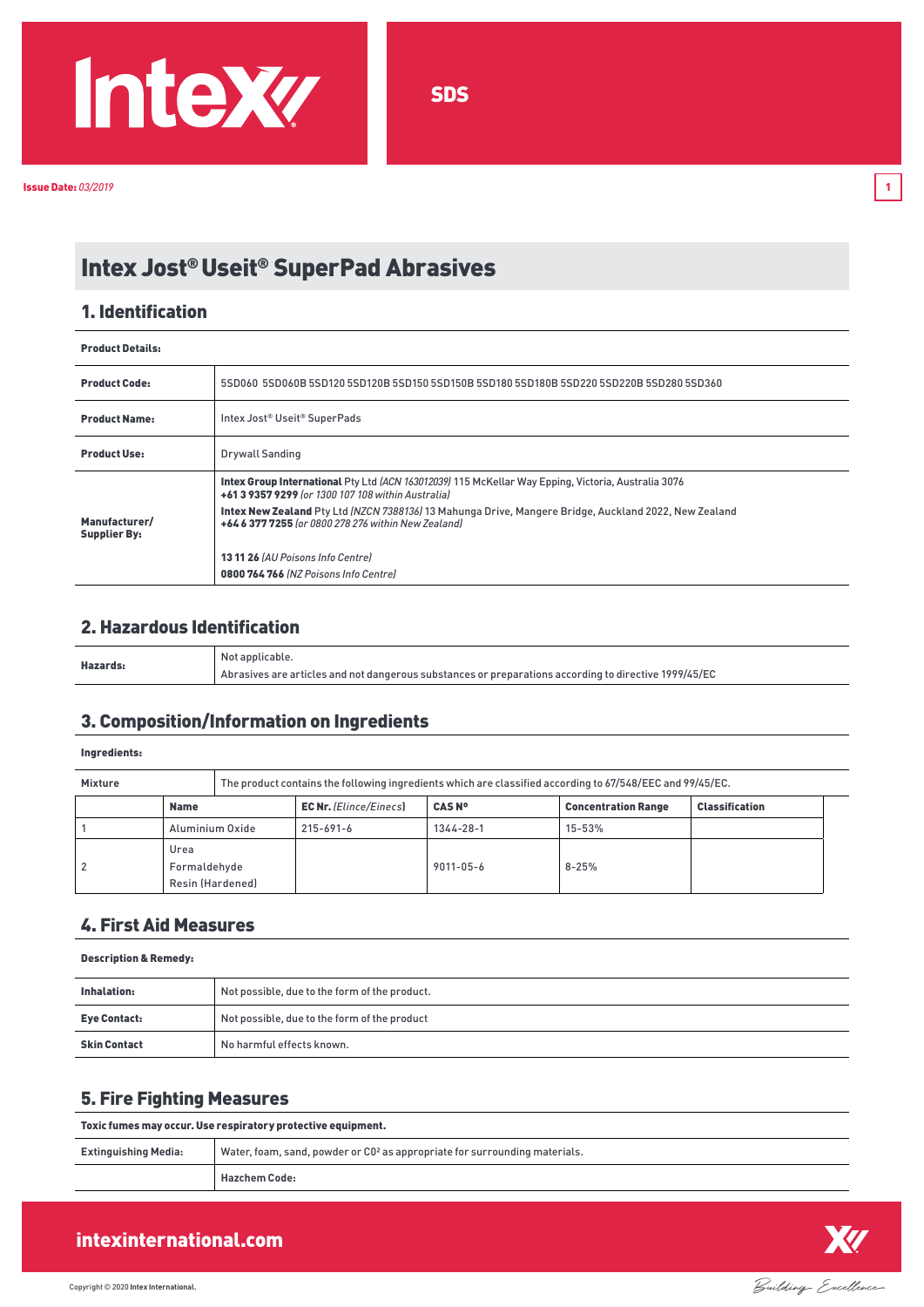

# 6. Accidental Release Measures

Description:

Not applicable.

### 7. Handling & Storage

| <b>Handling &amp; Storage:</b> | <sup>1</sup> Follow instructions of grinding machine manufacturers and the relevant national regulations.<br>In addition, observe the safety recommendations of the manufacturer. |
|--------------------------------|-----------------------------------------------------------------------------------------------------------------------------------------------------------------------------------|
|--------------------------------|-----------------------------------------------------------------------------------------------------------------------------------------------------------------------------------|

### 8. Exposure Controls/Personal Protection

| Safe Work Australia:           | Hazardous dust of the work piece material may be generated during grinding and/or sanding operations.<br>National requlations for dust exposure limit values have to be taken into consideration. |  |
|--------------------------------|---------------------------------------------------------------------------------------------------------------------------------------------------------------------------------------------------|--|
| <b>Exposure Controls:</b>      | Occupational exposure controls.                                                                                                                                                                   |  |
| <b>Protective Equipment:</b>   |                                                                                                                                                                                                   |  |
| <b>Respiratory Protection:</b> | Use respiratory protective equipment.                                                                                                                                                             |  |
| <b>Hand Protection:</b>        | Wear protective gloves.                                                                                                                                                                           |  |
| <b>Eye Protection:</b>         | Wear protective goggles or face shield.                                                                                                                                                           |  |
| <b>Hearing Protection:</b>     | Use hearing protection.                                                                                                                                                                           |  |
| <b>Body Protection:</b>        | Use protective clothing.                                                                                                                                                                          |  |

### 9. Physical & Chemical Properties

#### Appearance:

| <b>Physical State:</b>      | Solid  |
|-----------------------------|--------|
| Colour:                     | Yellow |
| <b>Solubility in Water:</b> | No     |
| <b>Boiling Point:</b>       | N/A    |
| <b>Freezing Point:</b>      | N/A    |
| <b>Flammable:</b>           | N/A    |

# 10. Stability & Reactivity

| <b>Chemical Stability:</b>  |                                                                                             |  |
|-----------------------------|---------------------------------------------------------------------------------------------|--|
| <b>Conditions to Avoid:</b> | No decomposition in normal use.                                                             |  |
| Incompatible Materials:     | No dangerous reactions known.                                                               |  |
| <b>Hazardous Products:</b>  | At temperatures exceeding 250°C hazardous or toxic decomposition products may be generated. |  |



# intexinternational.com